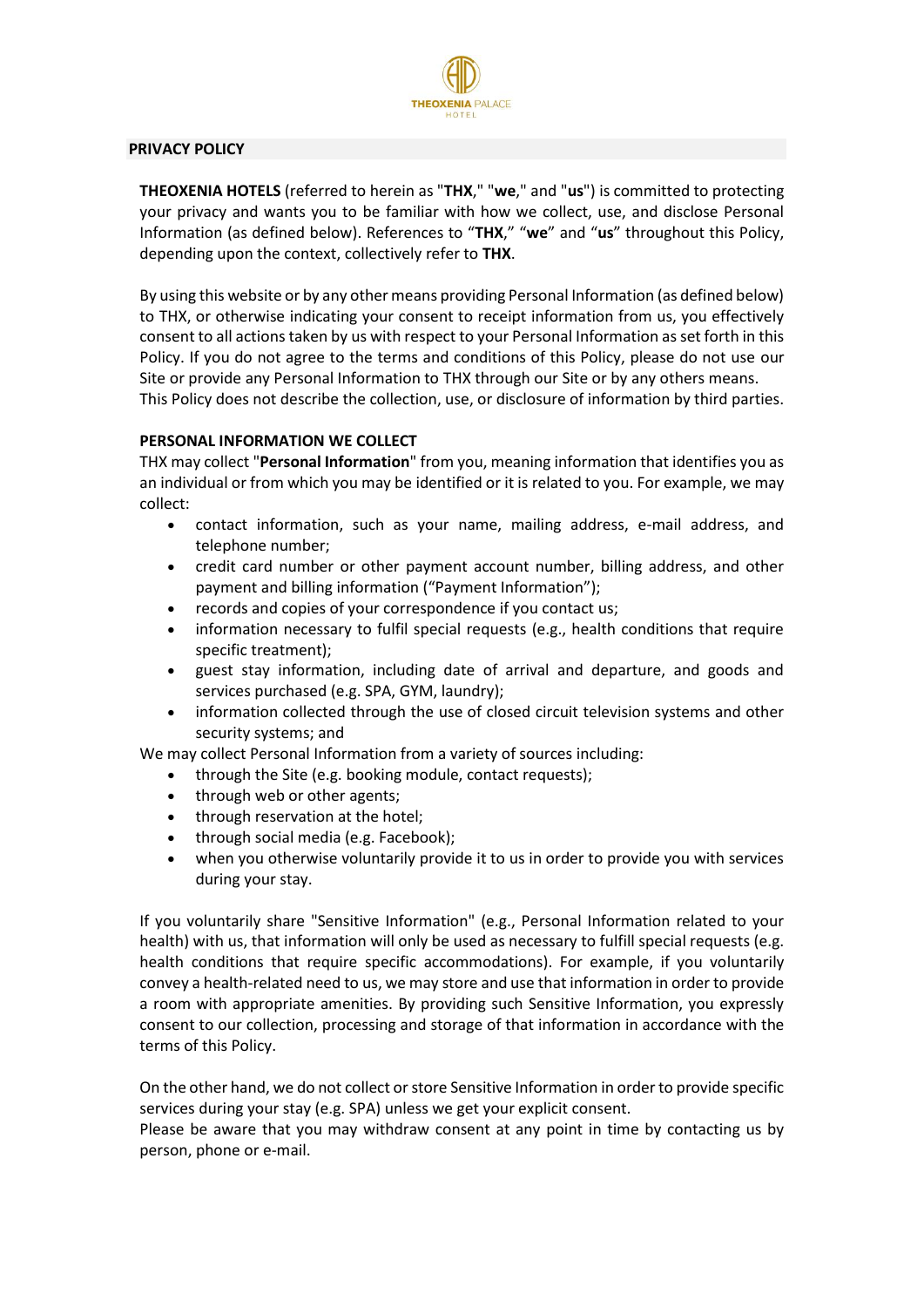

### **HOW WE USE THE PERSONAL INFORMATION WE COLLECT**

THX may collect, use, and disclose Personal Information for one or more of the following purposes:

- Fulfillment of Reservation or other Requests. To fulfill your requests such as completing a credit card transaction or booking a reservation or respond to messages from within our web site through our contact form. In particular, when you make a reservation through THX's reservation system, we may collect Payment Information from you, and may use and disclose such Payment Information to fulfill your reservation. THX maintains a website, and database computers in Greece which are intended to help THX conduct business and to facilitate the operation and maintenance of its reservation system.
- Internal Business Purposes. For our internal business purposes, such as data analysis, audits, developing new products, enhancing the Site, improving our services, identifying usage trends and visiting patterns, meeting contractual obligations.
- Our Legal Duties. To comply with legal and regulatory requirements or demands in accordance with EU Privacy Law, a court order, subpoena, or other legal process.
- Additional Uses. We may also use your Personal Information in other ways as described when you provide such information to us or for other purposes with your consent.

#### **HOW WE SHARE AND DISCLOSE PERSONAL INFORMATION**

- Third-Party Service Providers. THX relies on numerous third-party service providers to provide certain products and services on our behalf, including reservation services, credit card/payment processing and billing, IT services, e-mail delivery services, and other similar services. We may share your Personal Information for the purpose of enabling these third parties to provide such services or as otherwise necessary for the ongoing operation of THX's business. When we do outsource the processing of your Personal Information to third parties or provide your Personal Information to third party service providers, we require those third parties to protect your Personal Information with reasonable security measures and to limit their use only to the purposes for which we have disclosed it to them.
- Assignment. In the event of any reorganization, merger, sale, joint venture, assignment, transfer, or other disposition of all or any portion of THX's assets, or stock (including in connection with any bankruptcy or similar proceedings), we may transfer any and all information that we collect pursuant to this Policy. Any successor, assignee, or transferee may use your Personal Information as described in this Policy.
- Social Networking THX may make available interactive services (e.g Facebook) through which you may post information for reservations. Please note that any information you disclose through such services becomes public information and may be available to visitors to the Site and to the general public. We urge you to exercise discretion and caution when deciding to disclose your Personal Information, or any other information, through these services. If you choose to voluntarily disclose your personal Information through such a forum it may be available to the public and might be used by others for any purpose.
- Law Enforcement; Emergencies; Compliance. We may disclose your Personal Information: (i) when we have reason to believe that it is necessary to identify, contact, or bring legal action against persons or entities that may be causing injury to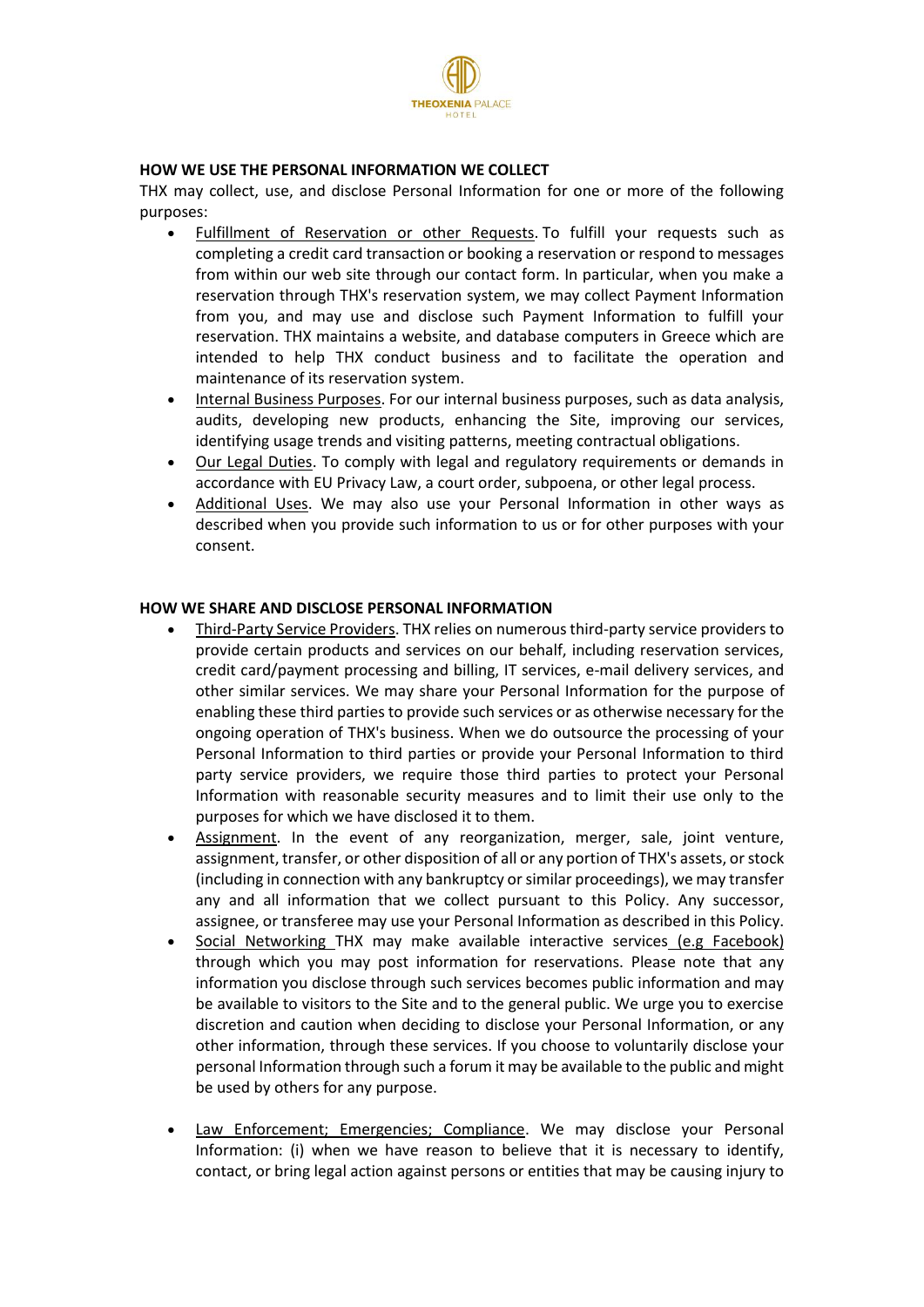

you, THX, or others; (ii) when we believe that EU Privacy Law requires it; (iii) as mandated by subpoena, court order, or legal process; (iv) to establish or exercise our legal rights, defend against legal claims, or protect our operations; (v) to protect the rights, privacy, safety, or property of THX, you, or others; (vi) to investigate, prevent, or take action regarding suspected illegal activities, (vii) to investigate, prevent, or take action regarding suspected fraud, (viii) to investigate, prevent, or take action regarding situations involving potential threats to the physical safety of any person, (ix) to investigate, prevent, or take action regarding violations of agreements or policies, or (x) as otherwise required or permitted by law.

# **COOKIES**

We may also collect information related to cookies. A cookie is a simple text file that is stored on your computer or mobile device by a website's server. Cookies allow a website to remember your preferences, and items you have placed in your shopping cart. Most browsers will tell you how to stop accepting new cookies, how to be notified when you receive a new cookie, and how to disable existing cookies. The "Help" function within your browser should tell you how to do this. Alternatively, you can visit [www.allaboutcookies.org,](http://www.allaboutcookies.org/) which gives comprehensive information on how to disable cookies on a wide variety of desktop browsers. If you disable or refuse cookies, please note that some parts of this Site may then be inaccessible or not function properly.

## **IP ADDRESSES**

Your IP address is a number that your Internet Service Provider automatically assigns to the computer that you are using to access the Site. This number is identified and logged automatically in our server log files whenever users visit the Site, along with the time of each visit and the page(s) that were visited. Collecting IP addresses is standard practice on the Internet and is done automatically by many websites. We use IP addresses for purposes such as calculating Site usage levels, helping diagnose server problems, validation of a legitimate user session via Google® captcha and administering the Site. Please note that we treat IP addresses, server log files, and related information as Non-Personal Information, except when we are required to do otherwise under EU Privacy Law. IP addresses are retained for 1 year.

## **DO NOT TRACK**

Your web browser may let you choose your preference as to whether you want to allow websites to collect information over time about your online activities across different websites or online services. At this time, the Site does not respond to such "Do Not Track" or similar preferences you may have configured in your web browser, and the Site may continue to collect information in the manner described in this Policy. However, as stated in the "Non-Personal Information" section above, we do allow you to exercise some choice in the information collected by adjusting your browser's cookie settings.

## **THROUGH BROWSER OR DEVICE**

Certain information is collected by most browsers or automatically through your device, such as your Media Access Control (MAC) address, computer type (Windows or Macintosh), screen resolution, operating system name and version, device manufacturer and model, language, Internet browser type and version and the name and version of the Online Services (such as the Apps) you are using. We use this information to ensure that the Online Services function properly.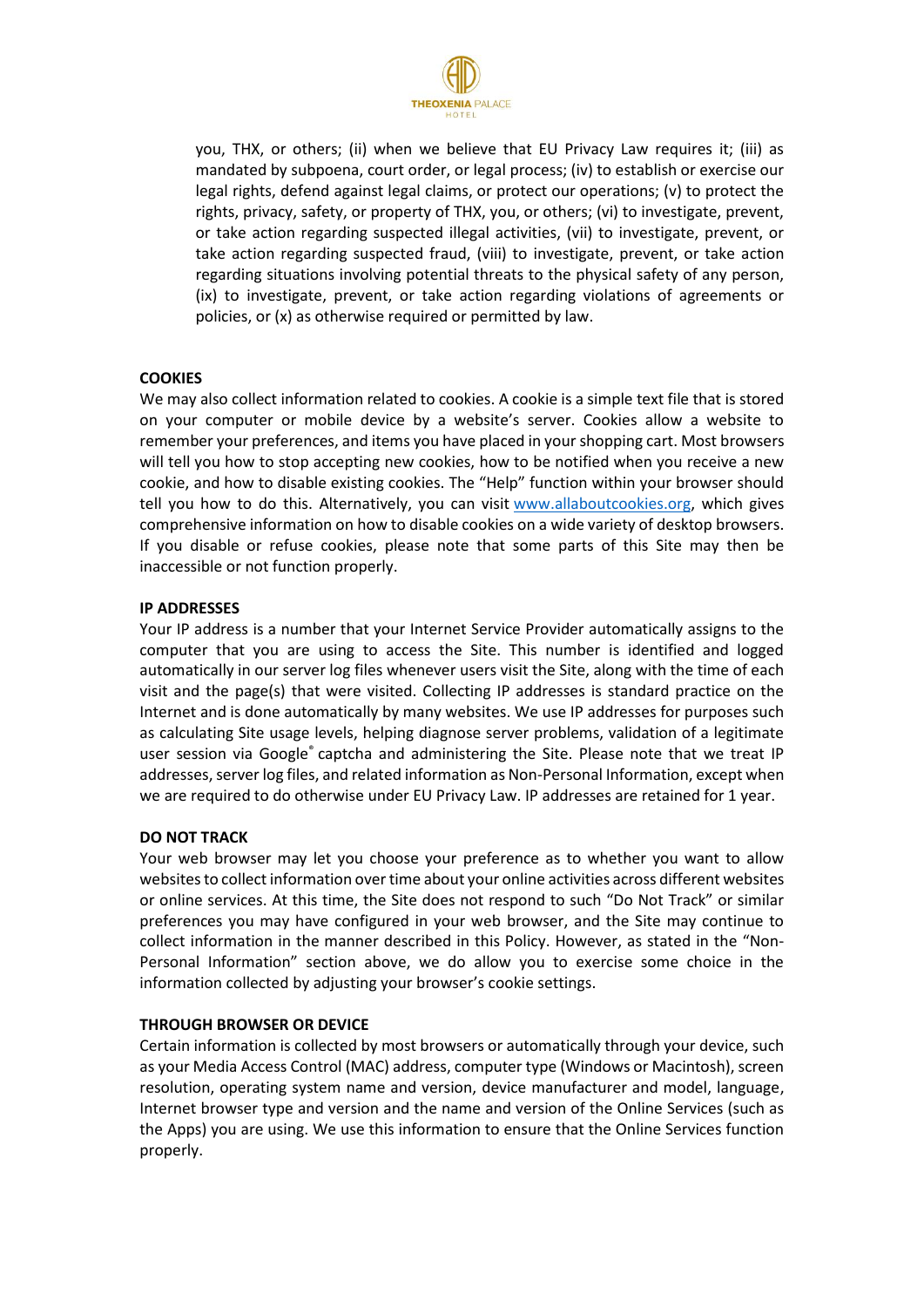

#### **THIRD-PARTY SITES**

The Site may contain links to third-party websites. These linked sites are not under THX's control, and we are not responsible for the privacy practices or the contents of any such linked site (or any link contained in any linked site). We provide such links only as a convenience, and the inclusion of a link on the Site does not imply endorsement of the linked site by THX. If you decide to access any of the third-party websites linked to this Site, you do so entirely at your own risk and subject to the terms and conditions of use and privacy policies for such websites. If you provide any Personal Information through any such third-party website, your Personal Information will be treated in accordance with the privacy policy of that third party.

## **SECURITY**

Because the security of your Personal Information is important to us, we have implemented security measures that provide reasonable precautions against the unauthorized access, disclosure, alteration, or destruction of Personal Information. The Personal Information we collect from you online is stored by us and/or our service providers and protected through a combination of physical and electronic access controls, firewall technology, and other reasonable security measures. Nevertheless, such security measures cannot prevent all loss, access, misuse, or alteration of Personal Information. Where required by law, we will notify you of any such loss, access, misuse, or alteration of Personal Information that may affect you, so that you can take the appropriate actions to protect your rights. We may decide to notify you by mail, email, or telephone where permitted by law.

Please do not send us your Payment Information or Sensitive Information through e-mail or any undesignated area (e.g., submission of your credit card number in a "comment" field). If you have reason to believe that your interaction with us is no longer secure (e.g., if you feel that the security of any account you might have with us has been compromised), you must immediately notify us of the alleged problem by contacting our Customer Care Department as set forth below in this Policy. Please note that, if you choose to notify us via physical mail, this will delay the time it takes for us to respond to the alleged problem.

## **YOUR CHOICES**

You may always choose what Personal Information (if any) you wish to provide to us. However, if you choose not to provide certain details, some of your experiences with us may be affected. For example, we cannot take a reservation without a name, and we may be unable to provide you with all or certain reservation services, or other services. We will endeavor to comply with your requests as soon as reasonably practicable.

EU Data Privacy Law may require us to obtain your consent before we send you information that you have not specifically requested. In certain circumstances, your consent may be implied (e.g., where communications are required in order to fulfil your requests and/or where you have volunteered information for use by us). In other cases, we may be required to seek your consent expressly (e.g., where the information collected is regarded to be Sensitive Information under EU Data Privacy Law.

## **YOUR RIGHTS**

Pursuant to EU Data Privacy Law, you have the right to:

(a) Know what personal data concern and are processed by THX, as well as their origin (right of access);

(b) Ask for their correction and / or completion so as to be complete and accurate, presenting each necessary document from which the completion or correction need arises (right to correction) which at the same time is an obligation of yours;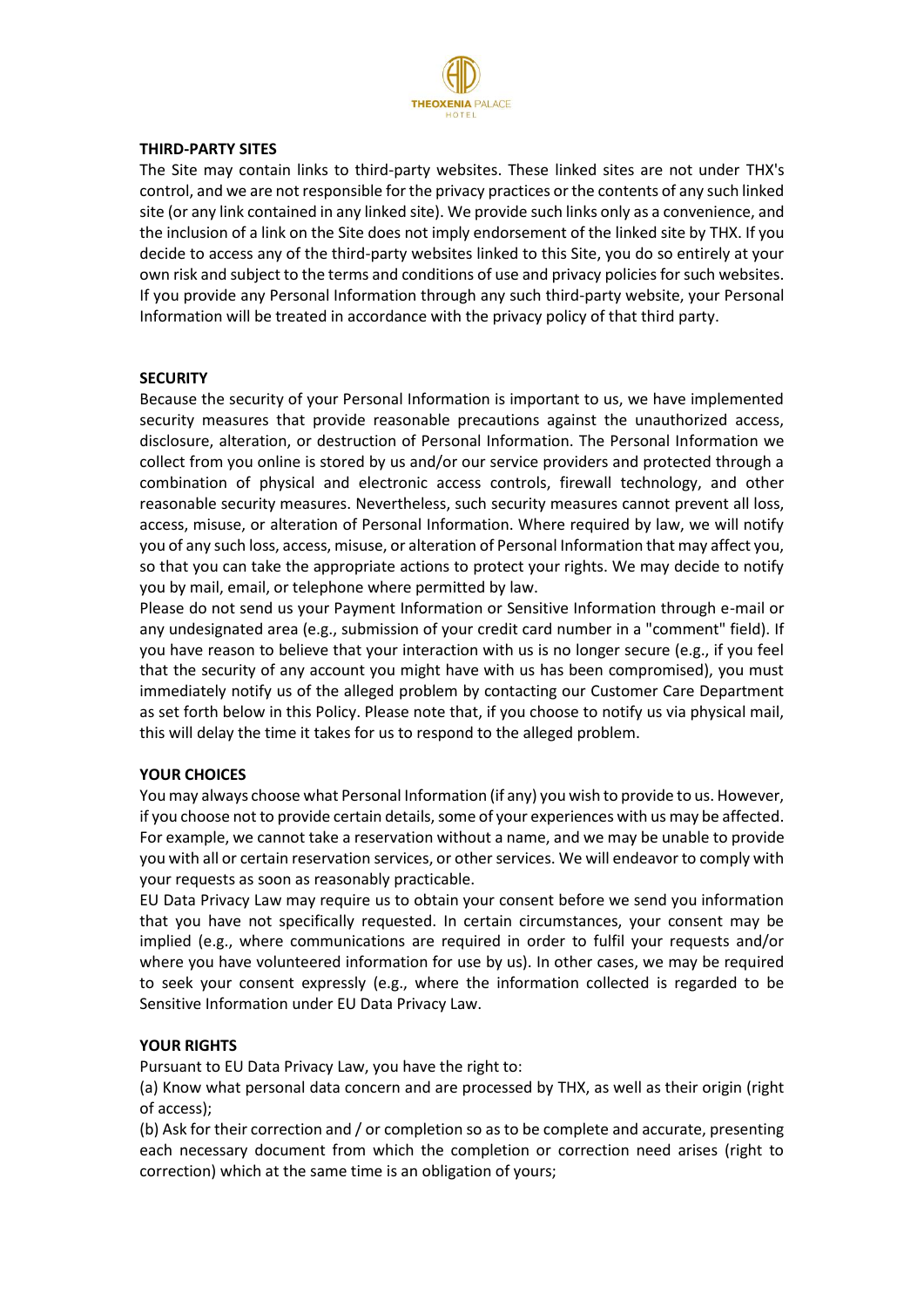

(c) To request the restriction of processing (restriction right).

(d) Refuse / object to the processing of your personal data which maintains THX (right to object).

(e) Request the deletion of your by the records of THX (right to forget).

(f) Ask THX to transfer the data which you have given, to any other person responsible for processing (right to data portability).

Any information, communication or actions necessary for satisfying the above rights shall be provided free of charge. Where requests from a data subject are manifestly unfounded or excessive, in particular because of their repetitive character, the controller may either charge a reasonable fee taking into account the administrative costs of providing the information or communication or taking the action requested or refuse to act on the request.

THX will do everything in its power to respond within thirty (30) days, which may be delayed for another thirty (30) days in case THX decides so based on the complexity of the request or other reasons. THX will inform its clients in case of such a delay accordingly.

# **DATA RETENTION AND MINIMIZATION**

THX only collects Personal Information that it believes is necessary to perform the services that you seek from THX and to exercise its rights and comply with its obligations as otherwise outlined in this Policy. We will keep your Personal Information only as long as we need it for the purposes for which we collect it or as otherwise required by law.

# **NOTE REGARDING THE USE OF THE SITE BY MINORS**

The Site is not directed to minors (as defined by EU Privacy Law), and we request that such individuals do not provide Personal Information through the Site. If we learn we have collected or received Personal Information from a minor under the age of 13 without verification of parental consent, we will delete that information. If you believe we might have any information from or about a minor under the age of 13, please contact us as set forth in the "Contacting Us" section of this Policy.

## **CONTACTING US**

If you have any questions regarding this Policy, any requests concerning your rights or would like to update your information or modify your communication preferences, please contact us:

**2 Filadelfeos Street, Kifissia Athens 14562 – Greece Tel. (+30)-210-6233622 Fax (+30)-210-6231675 [info@theoxeniapalace.com](mailto:info@theoxeniapalace.com)**

Please note that e-mail communications will not necessarily be secure; accordingly, you should not include Payment Information or Sensitive Information in your e-mail correspondence to us.